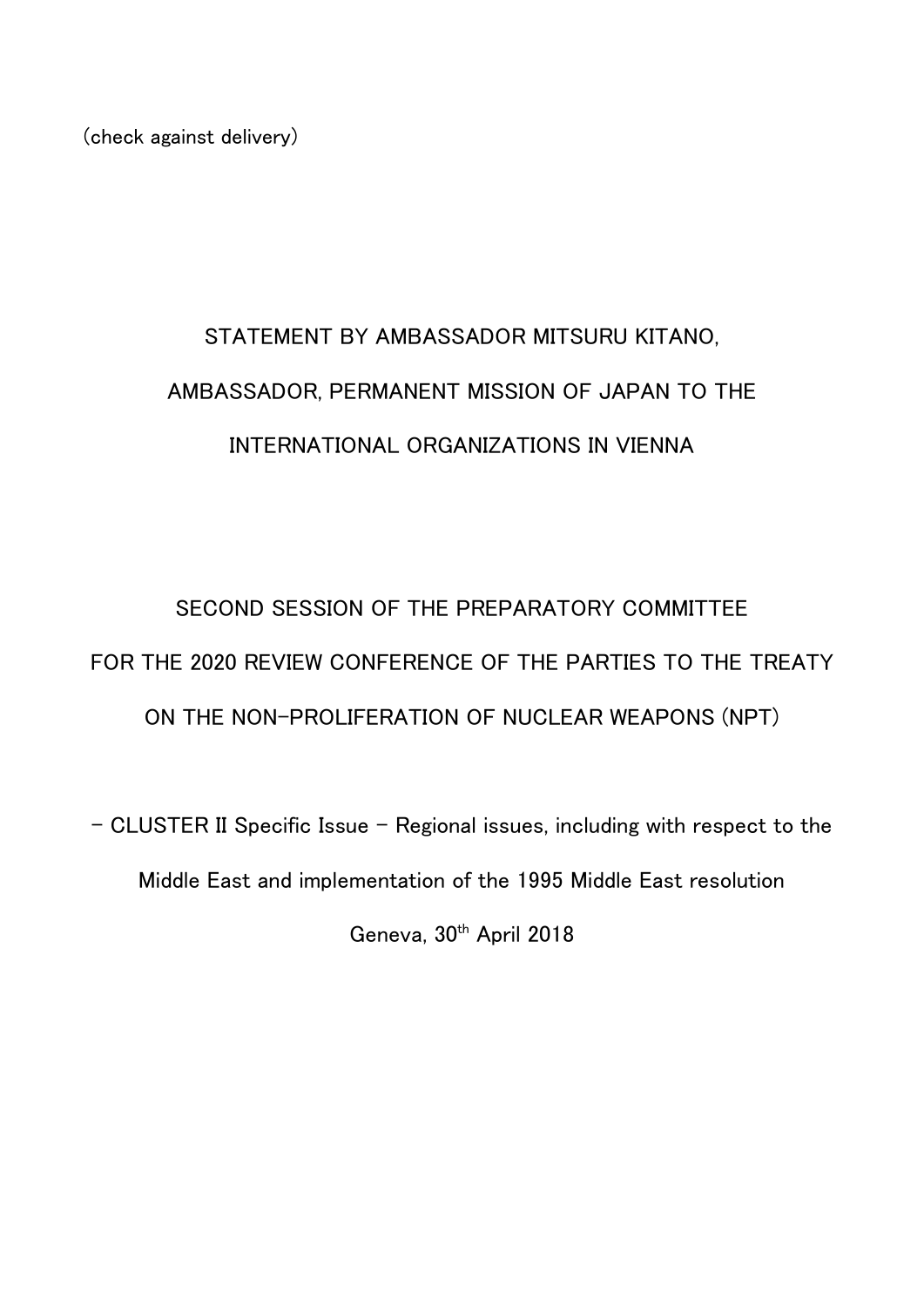Mr. Chairman,

Today, we are faced with grave situation in some regions, posing serious challenges to the NPT regime. Japan strongly emphasizes the significant role played by the NPT in promoting regional security.

Mr. Chairman,

North Korea's nuclear and missile program poses grave challenges to the international nuclear non-proliferation regime.

North Korea's moves toward dialogue from their side are the outcome of the international community's coordinated efforts of the maximum pressure campaign against North Korea.

On 27 April, ROK and North Korea announced "the Panmunjeom Declaration for Peace, Prosperity and Unification of the Korean Peninsula" at the end of the Inter-Korean summit. Japan welcomes a positive development for denuclearization and strongly hopes that this will lead to North Korea's concrete actions to dismantle its all weapons of mass destruction and ballistic missiles. At the same time, we need to urge North Korea to do more than what was announced. We demand North Korea to sign and ratify the CTBT, as well.

Based upon our past experiences, it is important not to ease pressures at a wrong timing. To achieve Complete, Verifiable, and Irreversible Dismantlement, CVID, of all weapons of mass destruction and ballistic missiles in North Korea, the international community as a whole must maintain the maximum pressure campaign against North Korea. At the same time, taking advantage of such occasions as summit meeting between US and North Korea, we need to urge North Korea to take concrete actions.

A nuclear armed North Korea is not, and will never be accepted. Nor North Korea shall never be recognized as a nuclear-weapon State under the NPT. We strongly demand that North Korea immediately come into full compliance with the NPT and the IAEA safeguards.

With regard to verification of nuclear materials and facilities, the IAEA, with its long accumulated expertise in this field, has a central role to play. Thus, Japan, together with countries concerned, stands ready to closely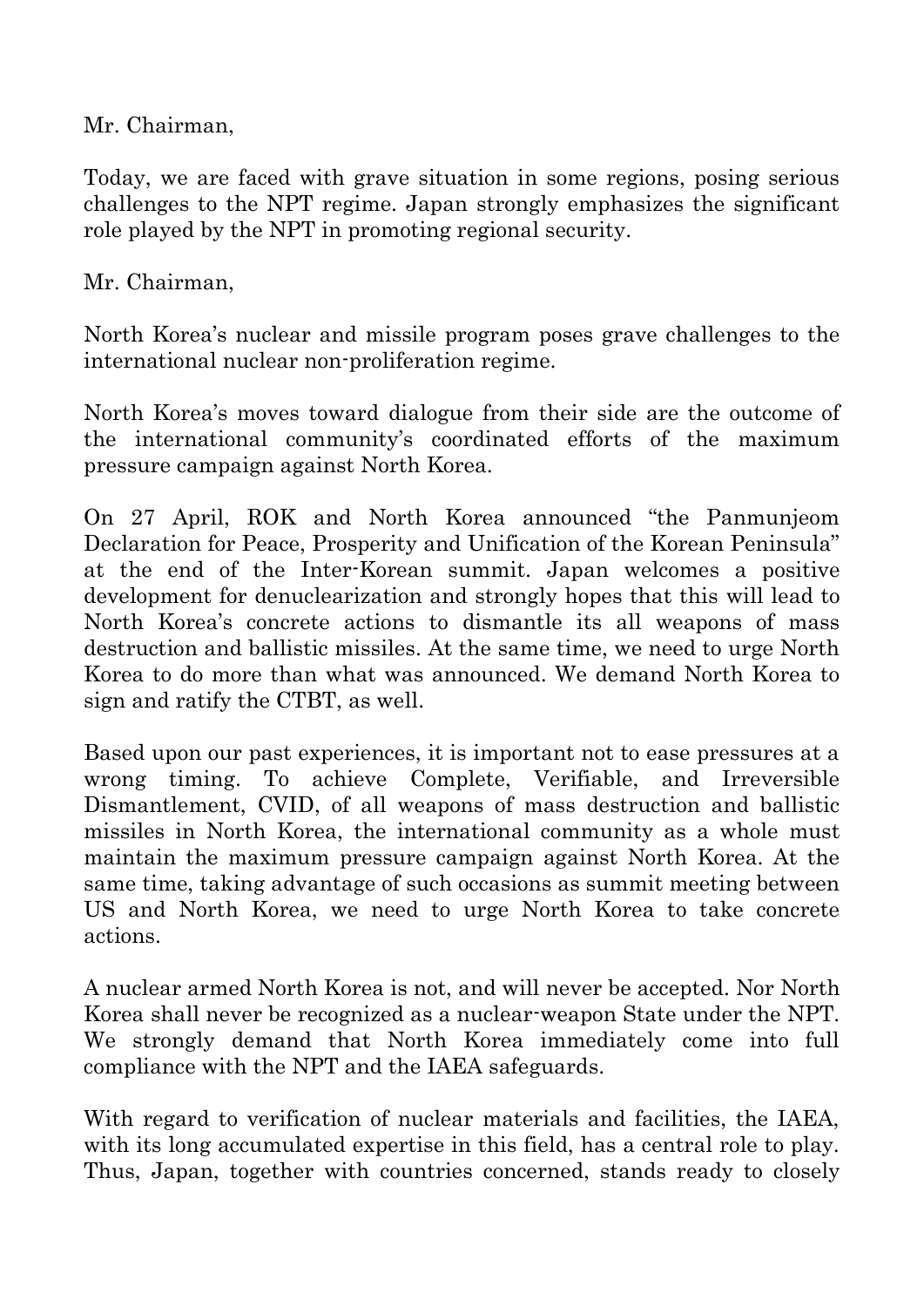cooperate with the IAEA, which could mobilize its knowledge and experiences towards the denuclearization of North Korea.

Mr. Chairman,

The Joint Comprehensive Plan of Action (JCPOA) contributes to strengthening the international non-proliferation regime centered on the NPT and the stability of the Middle East region. Its continued and full implementation is important.

The IAEA plays a significant role in terms of verification and monitoring of the implementation of the JCPOA. Broad support from the international community is crucial, and Japan will continue to support the IAEA in performing its vital role.

As for the issue of the launching of ballistic missile by Iran, we hope that it will be resolved through the consultations among related countries.

Mr. Chairman,

Japan remains convinced that the establishment of a Middle East zone free of nuclear weapons and other weapons of mass destruction would contribute to the progress in nuclear disarmament and non-proliferation as well as the strengthening of regional and global peace and security.

It is important for the whole NPT community to realize the conference attended by all States of the Middle East.

Towards a successful outcome at the 2020 NPT Review Conference, it is imperative to pursue the progress of discussions on this issue.

We acknowledge the League of Arab States has discussed this issue actively. It is our sincere hope that efforts by the states in the region will be conducive to its advancement of dialogue.

We expect the 3 co-conveners to exert their leadership. We also recognize the important role played by the United Nations. At the same time, we emphasize that the entire NPT community should proactively engage in this issue, considering the impact of this issue to the NPT regime.

Mr. Chairman,